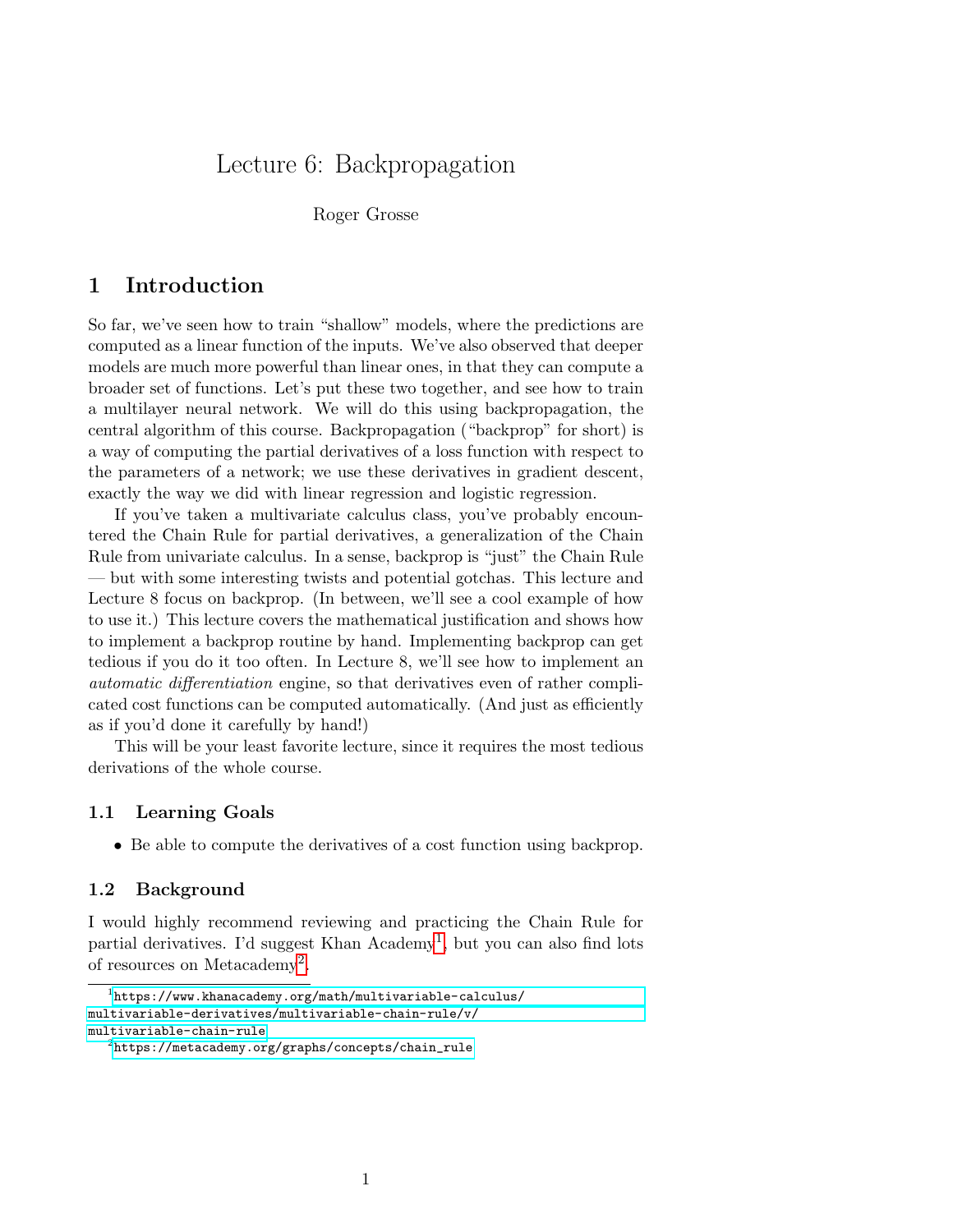## 2 The Chain Rule revisited

Before we get to neural networks, let's start by looking more closely at an example we've already covered: a linear classification model. For simplicity, let's assume we have univariate inputs and a single training example  $(x, t)$ . The predictions are a linear function followed by a sigmoidal nonlinearity. Finally, we use the squared error loss function. The model and loss function are as follows:

$$
z = wx + b \tag{1}
$$

$$
y = \sigma(z) \tag{2}
$$

$$
\mathcal{L} = \frac{1}{2}(y - t)^2 \tag{3}
$$

Now, to change things up a bit, let's add a regularizer to the cost function. We'll cover regularizers properly in a later lecture, but intuitively, they try to encourage "simpler" explanations. In this example, we'll use the regularizer  $\frac{\lambda}{2}w^2$ , which encourages w to be close to zero. ( $\lambda$  is a hyperparameter; the larger it is, the more strongly the weights prefer to be close to zero.) The cost function, then, is:

<span id="page-1-1"></span>
$$
\mathcal{R} = \frac{1}{2}w^2\tag{4}
$$

$$
\mathcal{L}_{reg} = \mathcal{L} + \lambda \mathcal{R}.\tag{5}
$$

In order to perform gradient descent, we wish to compute the partial derivatives  $\partial \mathcal{E}/\partial w$  and  $\partial \mathcal{E}/\partial b$ .

This example will cover all the important ideas behind backprop; the only thing harder about the case of multilayer neural nets will be the cruftier notation.

#### <span id="page-1-0"></span>2.1 How you would have done it in calculus class

Recall that you can calculate partial derivatives the same way you would calculate univariate derivatives. In particular, we can expand out the cost function in terms of  $w$  and  $b$ , and then compute the derivatives using re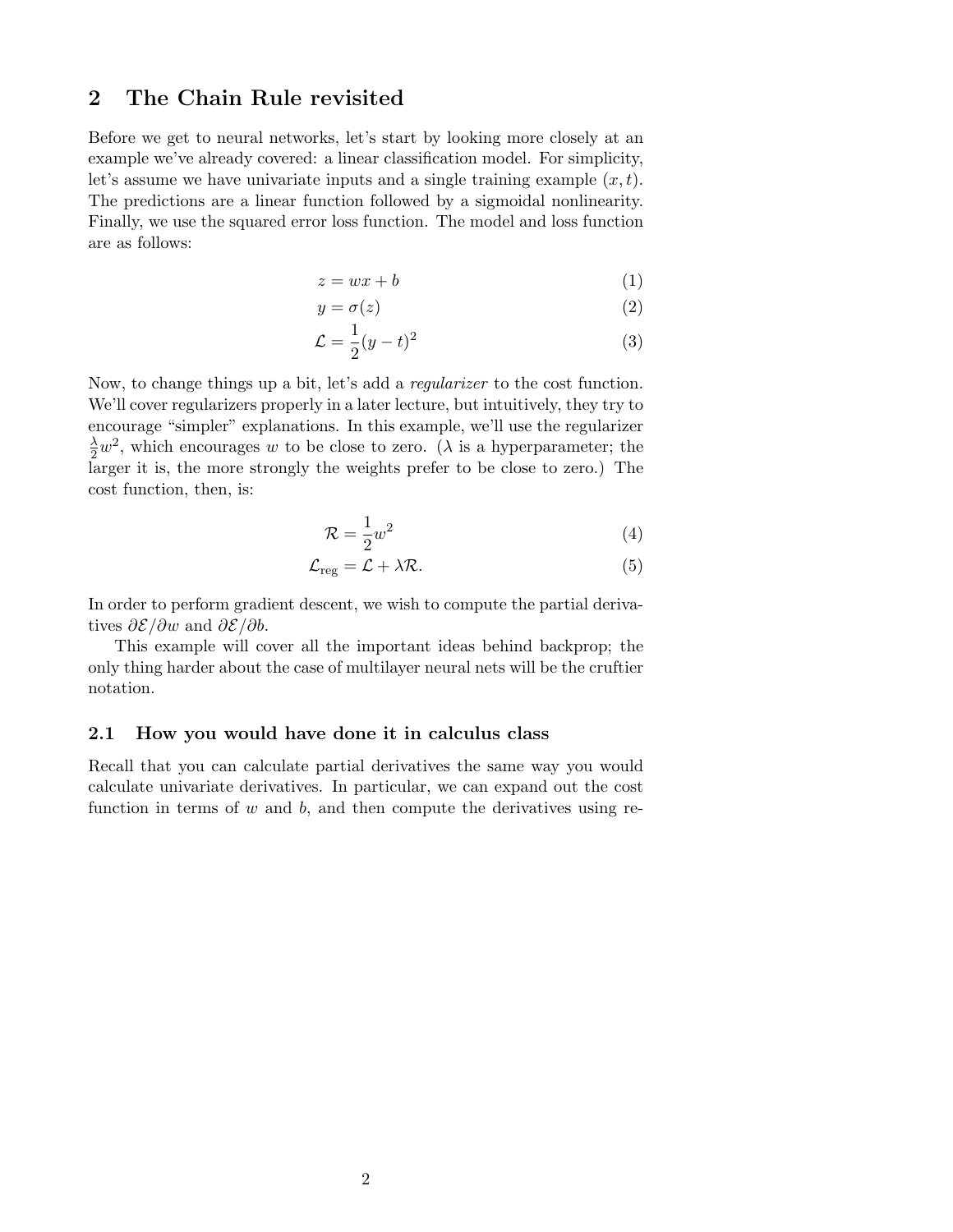peated applications of the univariate Chain Rule.

$$
\mathcal{L}_{reg} = \frac{1}{2}(\sigma(wx+b) - t)^2 + \frac{\lambda}{2}w^2
$$
  
\n
$$
\frac{\partial \mathcal{L}_{reg}}{\partial w} = \frac{\partial}{\partial w} \left[ \frac{1}{2}(\sigma(wx+b) - t)^2 + \frac{\lambda}{2}w^2 \right]
$$
  
\n
$$
= \frac{1}{2} \frac{\partial}{\partial w}(\sigma(wx+b) - t)^2 + \frac{\lambda}{2} \frac{\partial}{\partial w}w^2
$$
  
\n
$$
= (\sigma(wx+b) - t) \frac{\partial}{\partial w}(\sigma(wx+b) - t) + \lambda w
$$
  
\n
$$
= (\sigma(wx+b) - t)\sigma'(wx+b) \frac{\partial}{\partial w}(wx+b) + \lambda w
$$
  
\n
$$
\frac{\partial \mathcal{L}_{reg}}{\partial b} = \frac{\partial}{\partial b} \left[ \frac{1}{2}(\sigma(wx+b) - t)^2 + \frac{\lambda}{2}w^2 \right]
$$
  
\n
$$
= \frac{1}{2} \frac{\partial}{\partial b}(\sigma(wx+b) - t)^2 + \frac{\lambda}{2} \frac{\partial}{\partial b}w^2
$$
  
\n
$$
= (\sigma(wx+b) - t) \frac{\partial}{\partial b}(\sigma(wx+b) - t) + 0
$$
  
\n
$$
= (\sigma(wx+b) - t)\sigma'(wx+b) \frac{\partial}{\partial b}(wx+b)
$$
  
\n
$$
= (\sigma(wx+b) - t)\sigma'(wx+b)
$$

This gives us the correct answer, but hopefully it's apparent from this example that this method has several drawbacks:

- 1. The calculations are very cumbersome. In this derivation, we had to copy lots of terms from one line to the next, and it's easy to accidentally drop something. (In fact, I made such a mistake while writing these notes!) While the calculations are doable in this simple example, they become impossibly cumbersome for a realistic neural net.
- 2. The calculations involve lots of redundant work. For instance, the first three steps in the two derivations above are nearly identical.
- 3. Similarly, the final expressions have lots of repeated terms, which means lots of redundant work if we implement these expressions directly. For instance,  $wx + b$  is computed a total of four times between Actually, even in this derivation, I  $\partial \mathcal{E}/\partial w$  and  $\partial \mathcal{E}/\partial b$ . The larger expression  $(\sigma(wx+b)-t)\sigma'(wx+b)$  is computed twice. If you happen to notice these things, then perhaps you can be clever in your implementation and factor out the repeated expressions. But, as you can imagine, such efficiency improvements might not always jump out at you when you're implementing an algorithm.

The idea behind backpropagation is to share the repeated computations wherever possible. We'll see that the backprop calculations, if done properly, are very clean and modular.

used the "efficiency trick" of not expanding out  $\sigma'$ . If I had expanded it out, the expressions would be even more hideous, and would involve six copies of  $wx + b$ .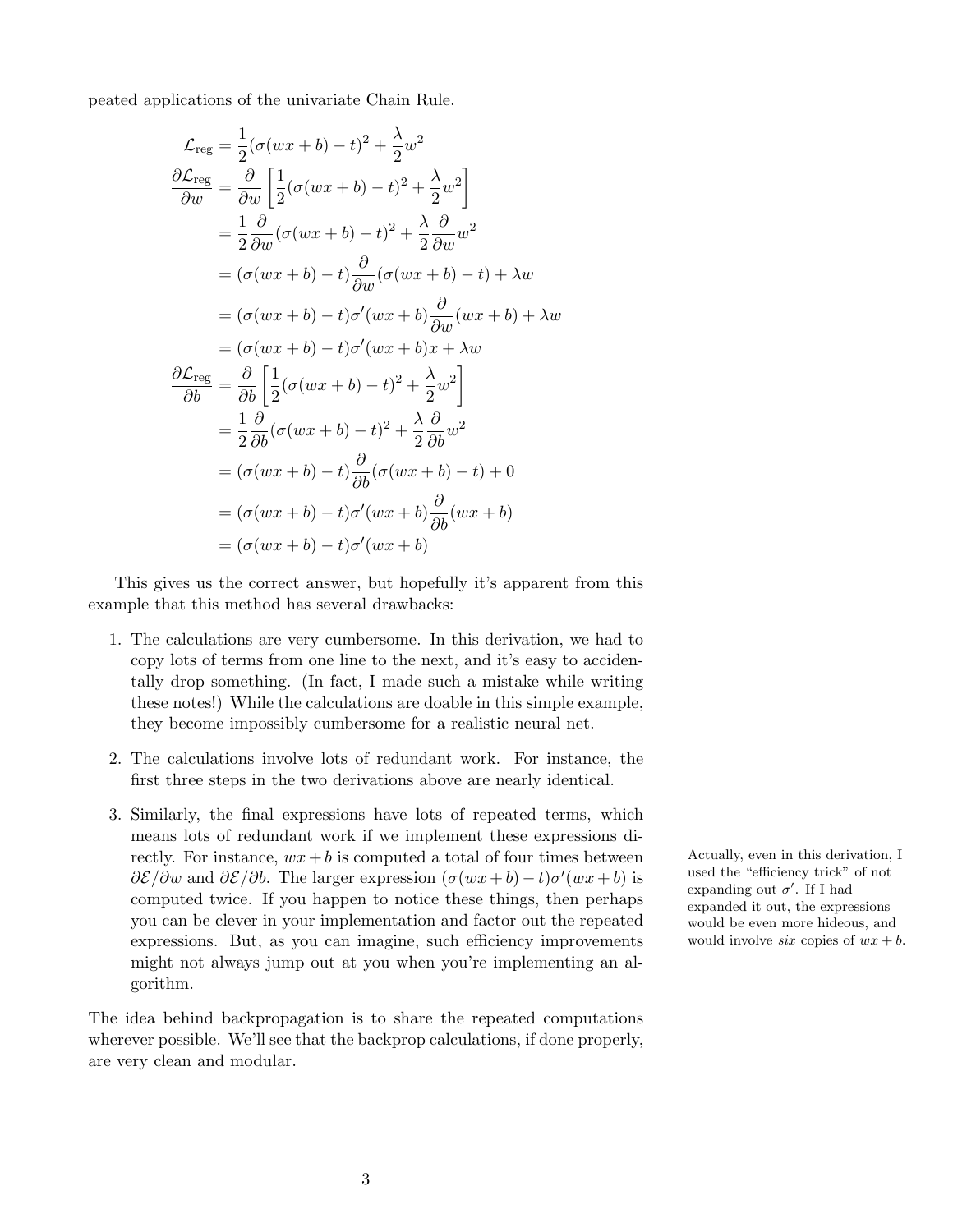#### 2.2 Multivariable chain rule: the easy case

We've already used the univariate Chain Rule a bunch of times, but it's worth remembering the formal definition:

$$
\frac{\mathrm{d}}{\mathrm{d}t}f(g(t)) = f'(g(t))g'(t). \tag{6}
$$

Roughly speaking, increasing t by some infinitesimal quantity  $h_1$  "causes" g to change by the infinitesimal  $h_2 = g'(t)h_1$ . This in turn causes f to change by  $f'(g(t))h_2 = f'(g(t))g'(t)h_1$ .

The multivariable Chain Rule is a generalization of the univariate one. Let's say we have a function  $f$  in two variables, and we want to compute  $\frac{d}{dt}f(x(t), y(t))$ . Changing t slightly has two effects: it changes x slightly, and it changes  $y$  slightly. Each of these effects causes a slight change to  $f$ . For infinitesimal changes, these effects combine additively. The Chain Rule, therefore, is given by:

<span id="page-3-0"></span>
$$
\frac{\mathrm{d}}{\mathrm{d}t}f(x(t), y(t)) = \frac{\partial f}{\partial x}\frac{\mathrm{d}x}{\mathrm{d}t} + \frac{\partial f}{\partial y}\frac{\mathrm{d}y}{\mathrm{d}t}.\tag{7}
$$

#### 2.3 An alternative notation

It will be convenient for us to introduce an alternative notation for the derivatives we compute. In particular, notice that the left-hand side in all of our derivative calculations is  $d\mathcal{L}/dv$ , where v is some quantity we compute in order to compute L. (Or substitute for  $\mathcal L$  whichever variable we're trying to compute derivatives of.) We'll use the notation

$$
\overline{v} \triangleq \frac{\partial \mathcal{L}}{\partial v}.\tag{8}
$$

This notation is less crufty, and also emphasizes that  $\bar{v}$  is a value we compute, rather than a mathematical expression to be evaluated. This notation is nonstandard; see the appendix if you want more justification for it.

We can rewrite the multivariable Chain rule (Eqn. [7\)](#page-3-0) using this notation:

<span id="page-3-3"></span>
$$
\bar{t} = \bar{x}\frac{\mathrm{d}x}{\mathrm{d}t} + \bar{y}\frac{\mathrm{d}y}{\mathrm{d}t}.\tag{9}
$$

Here, we use  $dx/dt$  to mean we should actually evaluate the derivative algebraically in order to determine the formula for  $\bar{t}$ , whereas  $\bar{x}$  and  $\bar{y}$  are values previously computed by the algorithm.

#### <span id="page-3-2"></span>2.4 Using the computation graph

In this section, we finally introduce the main algorithm for this course, which is known as backpropagation, or reverse mode automatic differentiation (autodiff). $^3$  $^3$ 

<span id="page-3-1"></span><sup>&</sup>lt;sup>3</sup>Automatic differentiation was invented in 1970, and backprop in the late 80s. Originally, backprop referred to the special case of reverse mode autodiff applied to neural nets, although the derivatives were typically written out by hand (rather than using an autodiff package). But in the last few years, neural nets have gotten so diverse that we basically think of them as compositions of functions. Also, very often, backprop is now implemented using an autodiff software package. For these reasons, the distinction between autodiff and backprop has gotten blurred, and we will use the terms interchangeably in this course. Note that there is also a forward mode autodiff, but it's rarely used in neural nets, and we won't cover it in this course.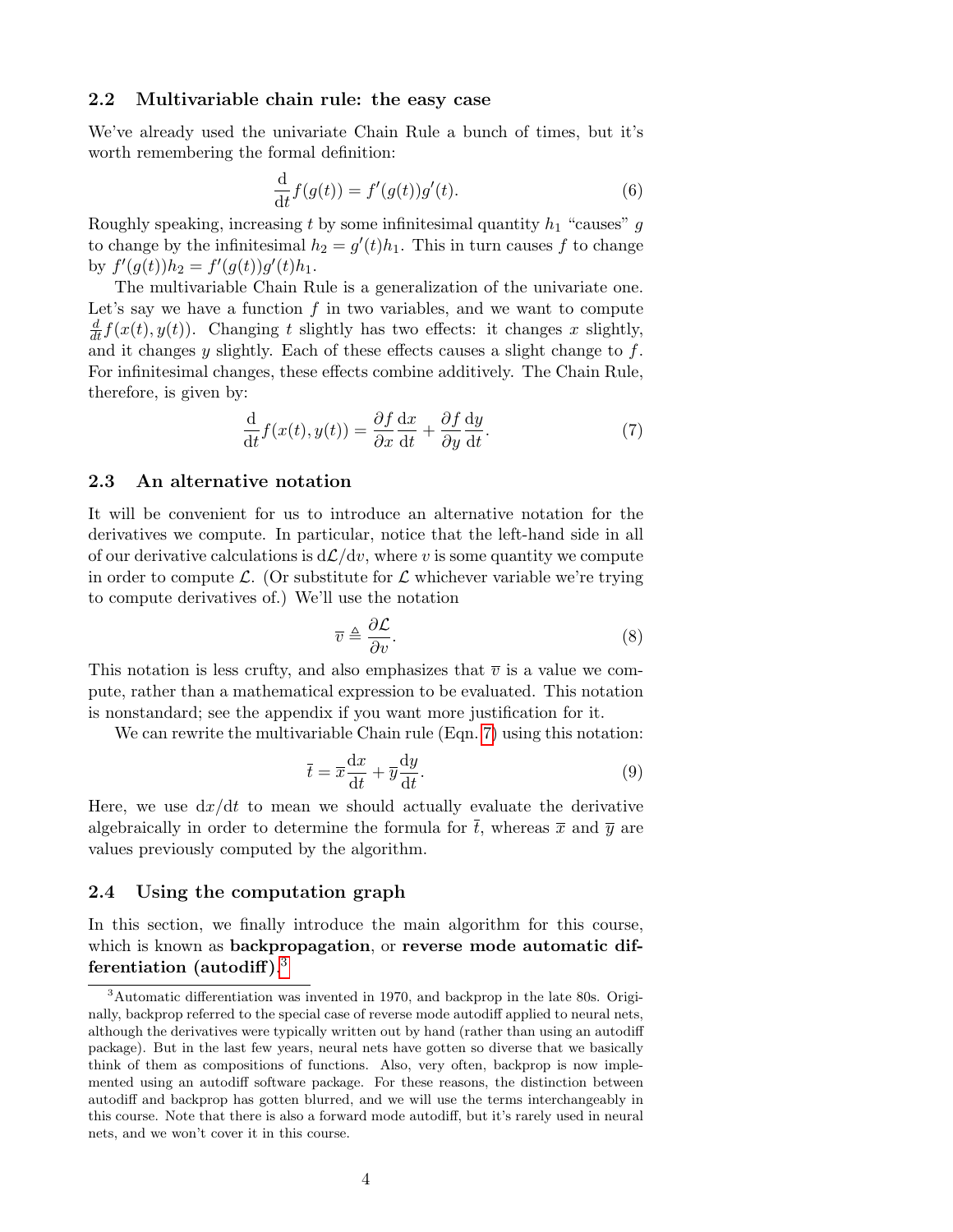

<span id="page-4-0"></span>Figure 1: Computation graph for the regularized linear regression example in Section [2.4.](#page-3-2) The magenta arrows indicate the case which requires the multivariate chain rule because w is used to compute both  $z$  and  $\mathcal{R}$ .

Now let's return to our running example, written again for convenience:

$$
z = wx + b
$$
  
\n
$$
y = \sigma(z)
$$
  
\n
$$
\mathcal{L} = \frac{1}{2}(y - t)^2
$$
  
\n
$$
\mathcal{R} = \frac{1}{2}w^2
$$
  
\n
$$
\mathcal{L}_{reg} = \mathcal{L} + \lambda \mathcal{R}.
$$

Let's introduce the **computation graph**. The nodes in the graph correspond to all the values that are computed, with edges to indicate which values are computed from which other values. The computation graph for our running example is shown in Figure [1.](#page-4-0) Note that the computation graph

The goal of backprop is to compute the derivatives  $\overline{w}$  and  $\overline{b}$ . We do this by repeatedly applying the Chain Rule (Eqn. [9\)](#page-3-3). Observe that to compute a derivative using Eqn. [9,](#page-3-3) you first need the derivatives for its children in the computation graph. This means we must start from the result of the computation (in this case,  $\mathcal{E}$ ) and work our way backwards through the graph. It is because we work backward through the graph that backprop and reverse mode autodiff get their names.

Let's start with the formal definition of the algorithm. Let  $v_1, \ldots, v_N$ denote all of the nodes in the computation graph, in a topological ordering. (A topological ordering is any ordering where parents come before children.) We wish to compute all of the derivatives  $\overline{v_i}$ , although we may only be interested in a subset of these values. We first compute all of the values in a forward pass, and then compute the derivatives in a backward pass. As a special case,  $v_N$  denotes the result of the computation (in our running example,  $v_N = \mathcal{E}$ , and is the thing we're trying to compute the derivatives of. Therefore, by convention, we set  $\overline{v_N} = 1$ . The algorithm is as follows:  $\overline{\mathcal{E}} = 1$  because increasing the cost

For  $i = 1, \ldots, N$ 

Compute  $v_i$  as a function of  $Pa(v_i)$ 

 $v_N = 1$ For  $i = N-1, \ldots, 1$  $\overline{v_i} = \sum_{j \in \text{Ch}(v_i)} \overline{v_j} \frac{\partial v_j}{\partial v_i}$  $\partial v_i$  is not the network architecture. The nodes correspond to values that are computed, rather than to units in the network.

by  $h$  increases the cost by  $h$ .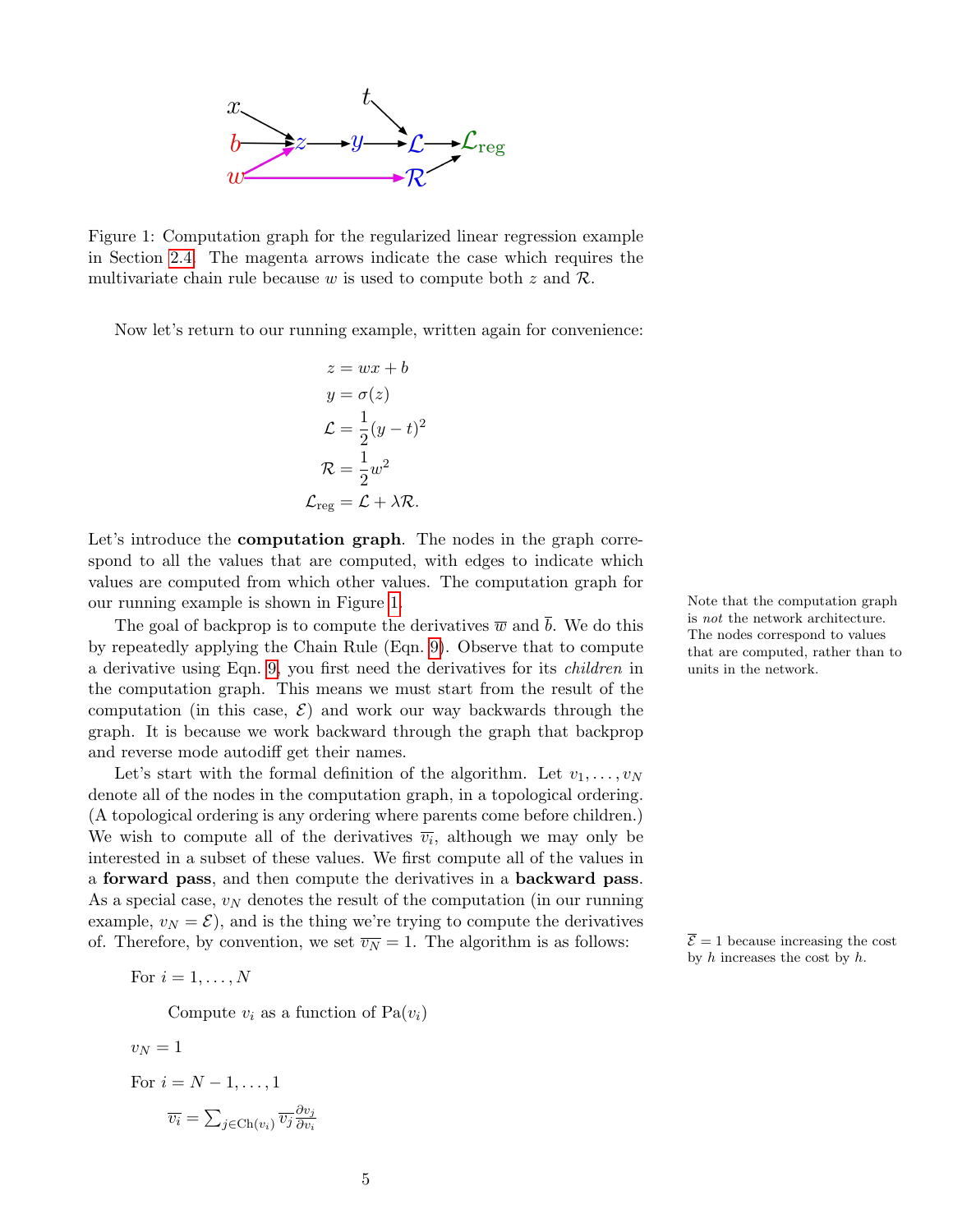Here  $Pa(v_i)$  and  $Ch(v_i)$  denote the parents and children of  $v_i$ .

This procedure may become clearer when we work through the example in full:

$$
\overline{\mathcal{L}_{reg}} = 1
$$
\n
$$
\overline{\mathcal{R}} = \overline{\mathcal{L}_{reg}} \frac{d\mathcal{L}_{reg}}{d\mathcal{R}}
$$
\n
$$
= \overline{\mathcal{L}_{reg}} \lambda
$$
\n
$$
\overline{\mathcal{L}} = \overline{\mathcal{L}_{reg}} \frac{d\mathcal{L}_{reg}}{d\mathcal{L}}
$$
\n
$$
= \overline{\mathcal{L}_{reg}} \frac{d\mathcal{L}_{reg}}{d\mathcal{L}}
$$
\n
$$
\overline{y} = \overline{\mathcal{L}} \frac{d\mathcal{L}}{dy}
$$
\n
$$
= \overline{\mathcal{L}} (y - t)
$$
\n
$$
\overline{z} = \overline{y} \frac{dy}{dz}
$$
\n
$$
= \overline{y} \sigma'(z)
$$
\n
$$
\overline{w} = \overline{z} \frac{\partial z}{\partial w} + \overline{\mathcal{R}} \frac{d\mathcal{R}}{dw}
$$
\n
$$
= \overline{z} x + \overline{\mathcal{R}} w
$$
\n
$$
\overline{b} = \overline{z} \frac{\partial z}{\partial b}
$$
\n
$$
= \overline{z}
$$

Since we've derived a procedure for computing  $\overline{w}$  and  $\overline{b}$ , we're done. Let's write out this procedure without the mess of the derivation, so that we can compare it with the naïve method of Section [2.1:](#page-1-0)

$$
\overline{\mathcal{L}_{reg}} = 1
$$
\n
$$
\overline{\mathcal{R}} = \overline{\mathcal{L}_{reg}} \lambda
$$
\n
$$
\overline{\mathcal{L}} = \overline{\mathcal{L}_{reg}}
$$
\n
$$
\overline{y} = \overline{\mathcal{L}} (y - t)
$$
\n
$$
\overline{z} = \overline{y} \sigma'(z)
$$
\n
$$
\overline{w} = \overline{z} x + \overline{\mathcal{R}} w
$$
\n
$$
\overline{b} = \overline{z}
$$

The derivation, and the final result, are much cleaner than with the naïve method. There are no redundant computations here. Furthermore, the Actually, there's one redundant procedure is *modular*: it is broken down into small chunks that can be reused for other computations. For instance, if we want to change the loss function, we'd only have to modify the formula for  $\bar{y}$ . With the naïve method, we'd have to start over from scratch.

### 3 Backprop on a multilayer net

Now we come to the prototypical use of backprop: computing the loss derivatives for a multilayer neural net. This introduces no new ideas beyond computation, since  $\sigma(z)$  can be reused when computing  $\sigma'(z)$ . But we're not going to focus on this point.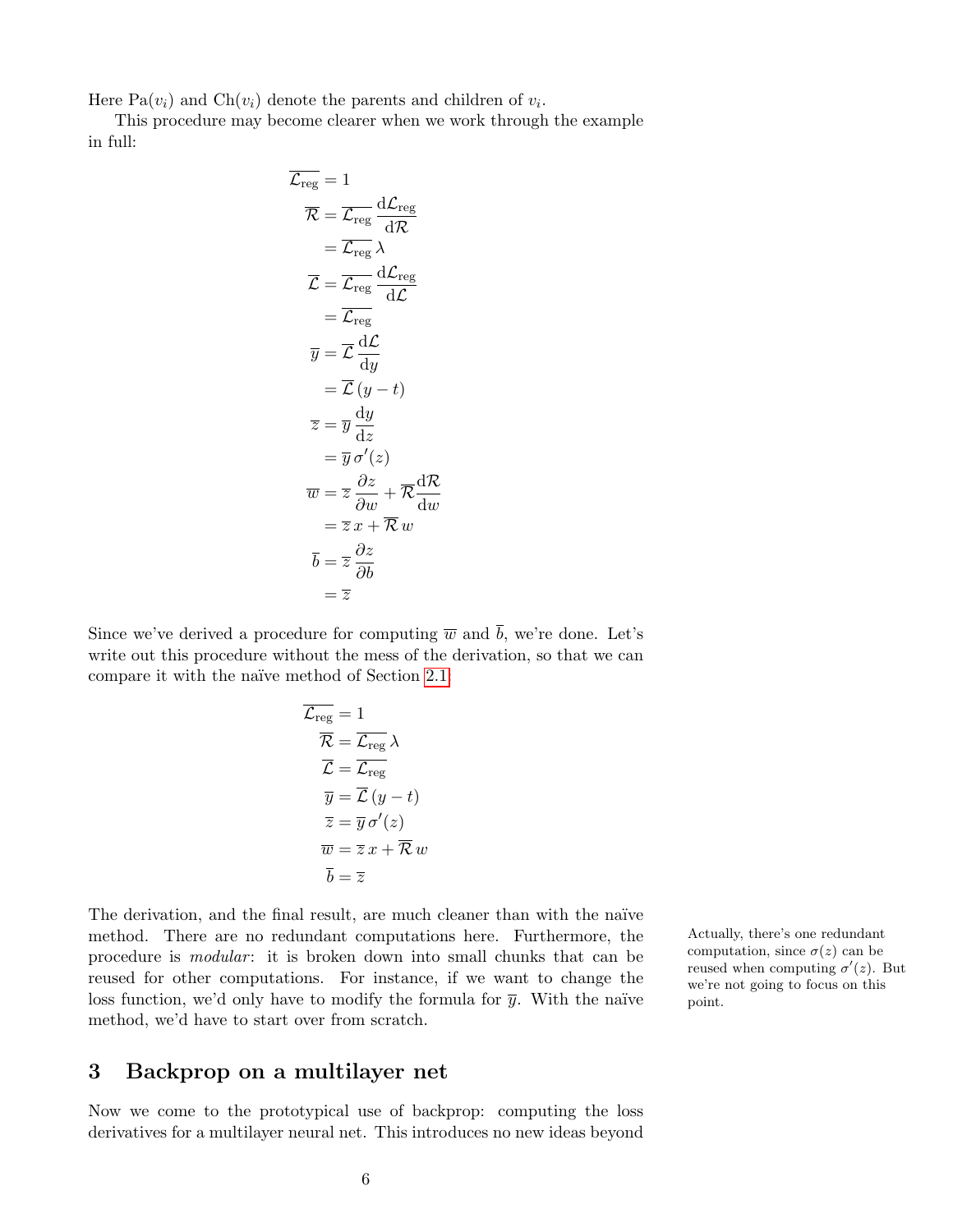

<span id="page-6-0"></span>Figure 2: (a) Full computation graph for the loss computation in a multilayer neural net. (b) Vectorized form of the computation graph.

what we've already discussed, so think of it as simply another example to practice the technique. We'll use a multilayer net like the one from the previous lecture, and squared error loss with multiple output units:

$$
z_i = \sum_j w_{ij}^{(1)} x_j + b_i^{(1)}
$$
  
\n
$$
h_i = \sigma(z_i)
$$
  
\n
$$
y_k = \sum_i w_{ki}^{(2)} h_i + b_k^{(2)}
$$
  
\n
$$
\mathcal{L} = \frac{1}{2} \sum_k (y_k - t_k)^2
$$

As before, we start by drawing out the computation graph for the network. The case of two input dimensions and two hidden units is shown in Figure [2\(](#page-6-0)a). Because the graph clearly gets pretty cluttered if we include all the units individually, we can instead draw the computation graph for the vectorized form (Figure  $2(b)$ ), as long as we can mentally convert it to Figure  $2(a)$  $2(a)$  as needed.

Based on this computation graph, we can work through the derivations of the backwards pass just as before. One you get used to it, feel free to

$$
\overline{\mathcal{L}} = 1
$$
\n
$$
\overline{y_k} = \overline{\mathcal{L}} (y_k - t_k)
$$
\n
$$
\overline{w_{ki}^{(2)}} = \overline{y_k} h_i
$$
\n
$$
\overline{h_i} = \sum_k \overline{y_k} w_{ki}^{(2)}
$$
\n
$$
\overline{z_i} = \overline{h_i} \sigma'(z_i)
$$
\n
$$
\overline{w_{ij}^{(1)}} = \overline{z_i} x_j
$$
\n
$$
\overline{b_i^{(1)}} = \overline{z_i}
$$

skip the step where we write down

Focus especially on the derivation of  $h_i$ , since this is the only step which actually uses the multivariable Chain Rule.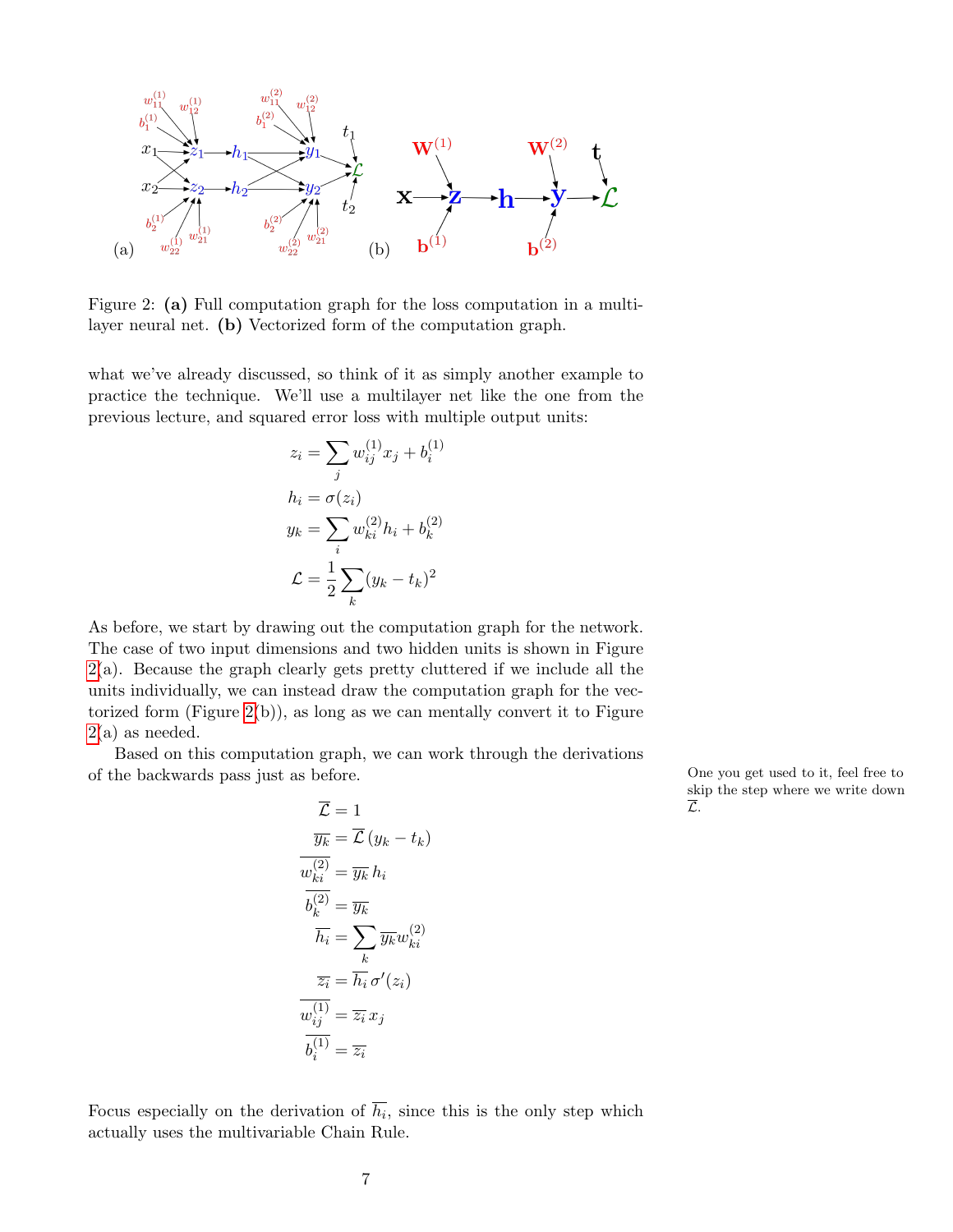Once we've derived the update rules in terms of indices, we can find the vectorized versions the same way we've been doing for all our other calculations. For the forward pass:

$$
\mathbf{z} = \mathbf{W}^{(1)}\mathbf{x} + \mathbf{b}^{(1)}
$$

$$
\mathbf{h} = \sigma(\mathbf{z})
$$

$$
\mathbf{y} = \mathbf{W}^{(2)}\mathbf{h} + \mathbf{b}^{(2)}
$$

$$
\mathcal{L} = \frac{1}{2} ||\mathbf{t} - \mathbf{y}||^2
$$

And the backward pass:

$$
\overline{\mathcal{L}} = 1
$$
  
\n
$$
\overline{\mathbf{y}} = \overline{\mathcal{L}} (\mathbf{y} - \mathbf{t})
$$
  
\n
$$
\overline{\mathbf{W}^{(2)}} = \overline{\mathbf{y}} \mathbf{h}^{\top}
$$
  
\n
$$
\overline{\mathbf{b}^{(2)}} = \overline{\mathbf{y}}
$$
  
\n
$$
\overline{\mathbf{h}} = \mathbf{W}^{(2)\top} \overline{\mathbf{y}}
$$
  
\n
$$
\overline{\mathbf{z}} = \overline{\mathbf{h}} \circ \sigma'(\mathbf{z})
$$
  
\n
$$
\overline{\mathbf{W}^{(1)}} = \overline{\mathbf{z}} \mathbf{x}^{\top}
$$
  
\n
$$
\overline{\mathbf{b}^{(1)}} = \overline{\mathbf{z}}
$$

# 4 Appendix: why the weird notation?

Recall that the partial derivative  $\partial \mathcal{E}/\partial w$  means, how much does  $\mathcal{E}$  change when you make an infinitesimal change to  $w$ , holding everything else fixed? But this isn't a well-defined notion, because it depends what we mean by "holding everything else fixed." In particular, Eqn. [5](#page-1-1) defines the cost as a function of two arguments; writing this explicitly,

<span id="page-7-0"></span>
$$
\mathcal{E}(\mathcal{L}, w) = \mathcal{L} + \frac{\lambda}{2} w^2.
$$
 (10)

Computing the partial derivative of this function with respect to  $w$ ,

$$
\frac{\partial \mathcal{E}}{\partial w} = \lambda w. \tag{11}
$$

But in the previous section, we (correctly) computed

$$
\frac{\partial \mathcal{E}}{\partial w} = (\sigma(wx+b) - t)\sigma'(wx+b)x + \lambda w.
$$
 (12)

What gives? Why do we get two different answers?

The problem is that mathematically, the notation  $\partial \mathcal{E}/\partial w$  denotes the partial derivative of a function with respect to one of its arguments. We make an infinitesimal change to one of the arguments, while holding the rest of the arguments fixed. When we talk about partial derivatives, we need to be careful about what are the arguments to the function. When we compute the derivatives for gradient descent, we treat  $\mathcal E$  as a function of the parameters of the model — in this case,  $w$  and  $b$ . In this context,